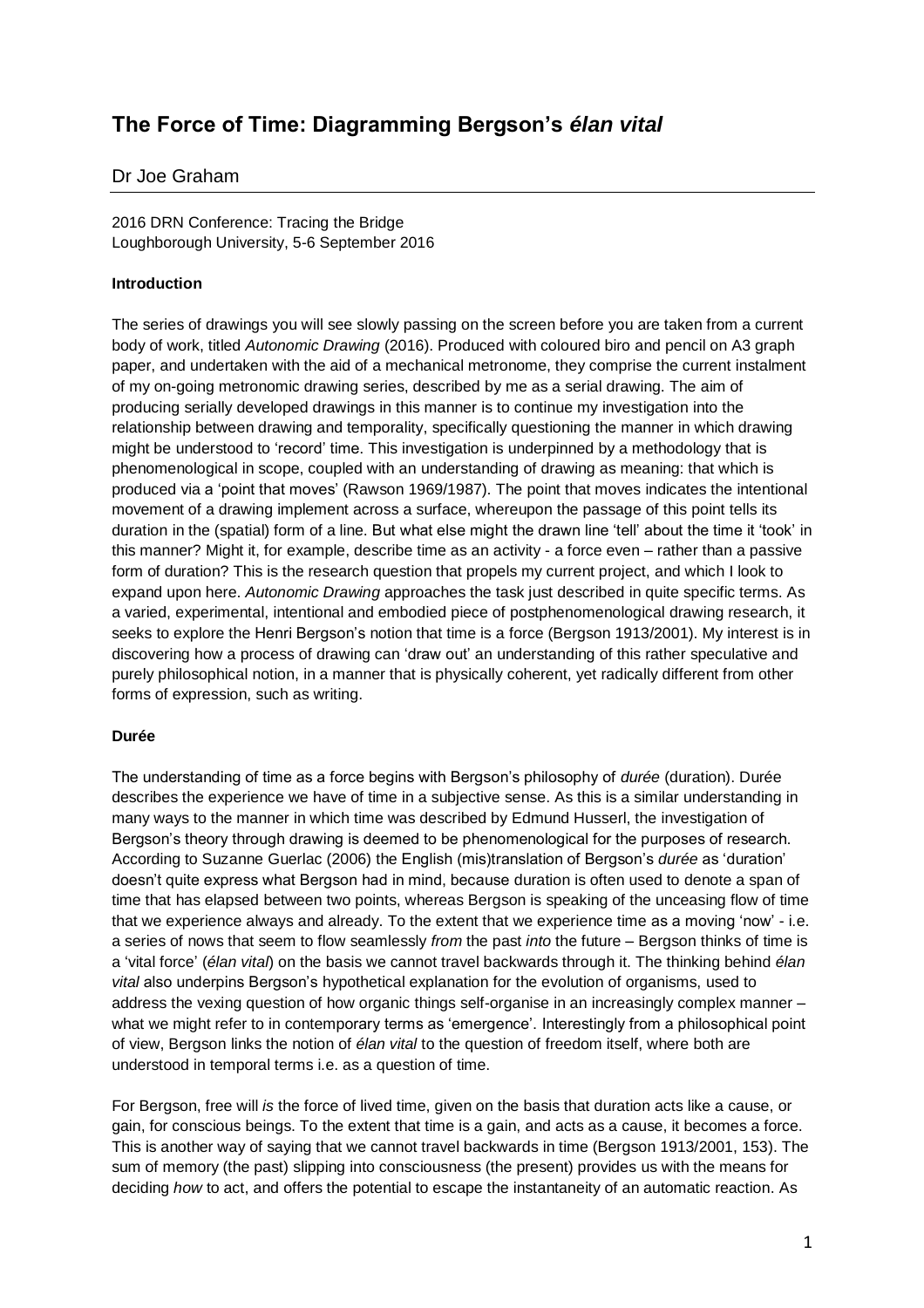Suzanne Guerlac succinctly describes it, "this escape, for Bergson, is the essence of what free will means: the possibility of voluntary action as opposed to automatic reaction" (Guerlac 2006, 81). The concept of time as a form of energy is the radical notion that serves as the point of departure for all Bergson's major works. What *Autonomic Drawing* sets out to do is test this speculative notion in empirical i.e. observable terms, by exploring the relationship between voluntary action and automatic reaction within the process of a serially developed drawing. To facilitate this process, I deploy a postphenomenological methodology that directs the drawing process. I will return to describe both this and Bergson's ideas in a little more detail shortly, once I have outlined the drawing practice I developed in response.

## **Drawing practice:**

To clarify, *Autonomic Drawing* is a serial drawing, developed with the aid of a mechanical metronome, A3 graph paper, and a 0.5mm mechanical pencil. The purpose of the metronome is to 'keep time' for a set duration, while the drawer draws repetitive lines 'in time' to each tick. On each of these drawings you can see presented a framework of six horizontal lines that come off a vertical column. Each square of graph paper along each horizontal line represents 1 second of duration. Each horizontal line is 20 squares in length. 20 x 1 second is 20 seconds, so each horizontal line records a 20 second duration, meaning that it takes 20 seconds to draw along. As there are six horizontal lines in each of these drawings, each records two minutes of actual time spent drawing (6 x 20 seconds is two minutes). The downward lines you can see coming off each horizontal line is drawn freehand by me, 'in time' to the ticking of the metronome. After a period of experimentation, I selected three tempos to work with – 60, 120 and 180 bpm (beats per minute). In order to begin drawing I set the metronome ticking. I then commenced drawing a series of short vertical lines 'in time' to the ticks, working serially along each of the six horizontal lines. For the 60bpm variety this meant drawing one longish vertical line per box (1 line per 1 second). For the 120bpm it meant two slightly shorter lines (2 lines per second), and for the 180bpm it meant three very short lines (3 lines per second). Each line was drawn in a single motion of the hand.

The differing vertical length of drawn line across each of the three configurations corresponds to the amount of time I had to draw inside a second. During the 60bpm variety I had a whole second to draw a single line, which means that the line has a spatial length which corresponds to this duration. For 120bpm I had to draw two lines inside a single second, so each line is correspondingly shorter. For 180bpm I had to try and keep up with the metronome by drawing *three* lines inside each second i.e. inside each box. This is much harder to do, and correspondingly, the drawn lines drawn are the shortest of all – just three short lines inside each box. As you can see from the slides, I varied the formation of these tempos within each drawing, mixing the 60, 120 and 180 bpm variety. However, each and every drawing in this series is a two-minute drawing – both the number and extension (length) of all the lines corresponds to precisely two minutes of drawing time.

### **Variational theory:**

Why did I vary the tempo? Because within my overall methodology is something called variational theory, or in my case variational practice. This is a phenomenological tool initially developed by Edmund Husserl for doing phenomenology, and has been recently redeveloped by the American philosopher Don Ihde within what he calls his 'postphenomenological' approach. As Ihde says, "at the core of phenomenology in practice lay *variational theory* – in looking at any phenomenon, one must place it within its possibilities, its variations" (Ihde 2008, 6, original italics). Husserl described this process as *eidetic* or "imaginative free variation" (Moran and Cohen 2012, 159), deployed to seek the invariant 'essence'. Ihde's approach uses a similar method of seeking the possible, but refrains from explicitly seeking essences in the Husserlian manner. Instead, Ihde focuses on describing how structures often appear to be *multistable*. Multistability is the postphenomenological approach to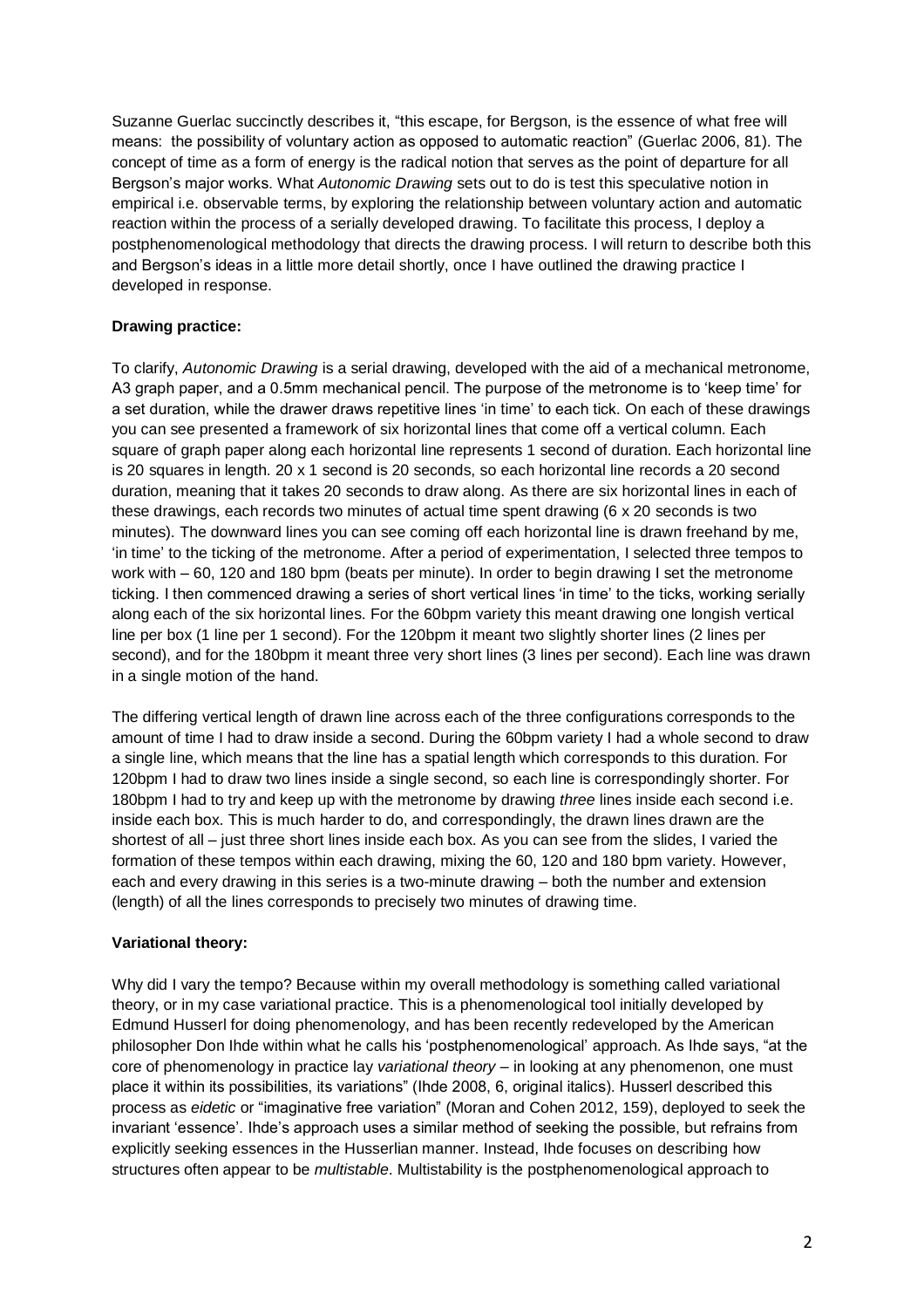variational practice. Recognising that playful engagement with multiple possibilities can function as an end in itself, postphenomenology has a lot in common with the arts. As a piece of practice-led drawing research which sets out to investigate Bergsonian time, *Autonomic Drawing* follows Ihde's approach. Remaining in a multistable mode, I realised that the three different tempos of 60, 120 and 180bpm could be arranged in a variety of possible ways on the six horizontal lines. To the extent that I physically realised some of these possibilities, I produced a serially developed drawing in the manner of Sol Lewitt's *Incomplete Open Cubes* (1974). This means that within the overall series, there is a finite number of combinations of the three different tempos arranged on each single sheet. Serial drawing understood in this manner is described by Nicolas de Warren as "the singular plurality rather than the plurality of the singular" (de Warren 2004, 11). Reaching this outcome through the use of Ihde's variational practice means that *Autonomic Drawing* is perceived to occupy a larger structure than any of the local structures which any single A3 sheet suggests.

### **The force of time.**

In varying the tempo of the metronome, I was curious to see the effect the increased tempo would have on my ability to keep time whilst drawing lines. By drawing each line deliberately i.e. *intentionally*, I recognized that the increased tempo would likely affect the ratio of voluntary action to automatic reaction. This proved to be correct. At the higher tempo the time between ticks became 'compressed', meaning the "zone of indeterminacy" (Guerlac 2006, 118) also contracted – time for conscious reflection shrank, and was replaced by a bodily rhythm that appeared better at 'keeping' time. If we think of rhythm as describing the body's expectation of a return, then it's clear why the notion of an embodied rhythm became important to keeping time through drawing as the tempo increased. Indeed, the rhythm of drawing to a rapidly ticking metronome is nothing if not embodied. The 'force of time' is felt as the pressure *to* draw, resulting in the act of drawing becoming *more difficult to maintain*. Described in Bergsonian terms, drawing lines at 180bpm did not suggest time as a spatial quantity that could be retraced, but instead spoke of a durational quality that became unsustainable – "a sensation, by the mere fact of being prolonged, is altered to the point of becoming unbearable" (Bergson 1913/2001, 153). Described in terms of Bergsonian free will, the freedom I had to end this automatic reaction *to* time (i.e. stopping drawing lines at 180bpm) became the freedom to regain voluntary action *over* time, once again;

Whilst past time is neither a gain nor a loss for a system assumed to be conservative, it may be a gain for the living being, and it is indisputably one for the conscious being.

With this in mind, what I am seeking from these drawings is to examine them to see what the lines can tell me about the notion of time understood as a force – the notion that duration, i.e. the sum of consciousness we experience at any given moment, is itself the force of lived time. Recalling that, for Bergson, free will *is* the force of lived time - given on the basis that duration acts like a cause, or gain, for conscious beings – the question then becomes what these drawn lines can tell me about this lack of freedom? For example, when drawing lines at 180bpm there is little to no 'time' for conscious reflection between each line – the body is simply reacting to the pace of the rhythm. As the tempo decreases the duration between each tick opens up slightly, and offers the potential to escape the instantaneity of an automatic reaction. Again, the quote by Suzanne Guerlac mentioned earlier, "this escape, for Bergson, is the essence of what free will means: the possibility of voluntary action as opposed to automatic reaction" (Guerlac 2006, 81). Returning to the notion of variational practice outlined previously, I ask – is it possible to seek an invariant form from within the lines I have drawn at 180bpm? By this I mean, within the minute variation which is present across all of these lines drawn at 180bpm, is there a particular form which might invariantly describe my bodily response to the pressure of time, given that this pressure is felt as the pressure to draw? This is a question from Husserlian phenomenology raised at the end of this current body of work, and is not one that I have so far found an answer to.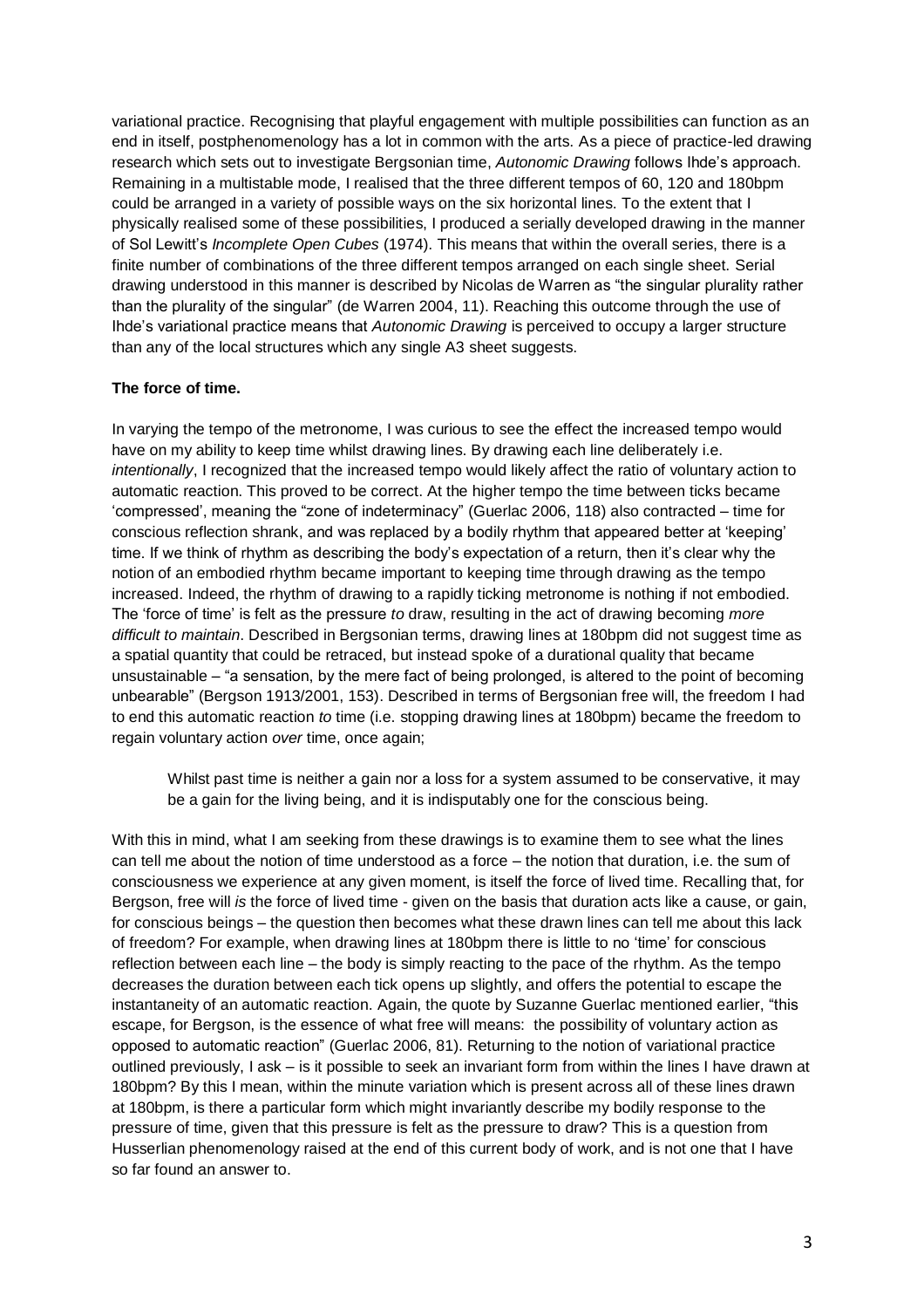## **Conclusion**

However, this search for the invariant is not the only way to interpret these drawings as 'data' in phenomenological terms. Moving beyond the philosophical interest in Bergsonian time, Ihde's approach uses a similar method of seeking the possible, but refrains from explicitly seeking essences in the Husserlian manner. Instead, Ihde focuses on describing how phenomenological structures often appear to be *multistable*. Multistability is the anti-essential postphenomenological approach to variational practice. Recognising that playful engagement with multiple possibilities can function as an end in itself, postphenomenology has a lot in common with the arts. Ihde also recognises this, seeing the arts as an exercise in variations in which their playfulness is "deeply related to phenomenological playfulness" (Ihde 2012, 108).

Although it is very much a work in progress, this project follows the latter, postphenomenological approach. This means I did not seek essences, although I could. Remaining in a multistable mode, I realised that the three different tempos of 60, 120 and 180bpm could be arranged in a variety of possible ways on the six horizontal lines. To the extent that I physically realised some of these possibilities, I produced a serially developed drawing (rather than a series *of* drawings) in the manner of Sol Lewitt's *Incomplete Open Cubes* (1974). Serial drawing understood in this bifurcated manner is described by Nicolas de Warren as "the singular plurality rather than the plurality of the singular" (de Warren 2004, 11). Reaching this outcome through the use of Ihde's variational practice means that *Autonomic Drawing* is perceived to occupy a larger structure than the local structure which any single A3 sheet suggests. Ihde understands the importance of this search for conducting phenomenology proper. And yet, although he recognises the connection between art and phenomenology, for Ihde art *isn't* philosophy, and so needn't concern itself with similar goals;

Only through variation, Husserl claims, does the invariant show itself; only through phenomenology is a fundamental ontology possible, claims Heidegger. Neither of these claims concern the arts; but they are essential to phenomenology. But this is merely to say that art is not philosophy, and philosophy is not art, even though an artful philosophy is to be preferred to any other kind (Ihde 2012, 112).

Speaking as an artist who has recently completed his practice-led PhD, I find I disagree with this notion. It was precisely because of Husserl's method of variational practice that my phenomenologically framed drawing research was able to surmount certain difficulties which, at the time, appeared unsurmountable. Seeking that which was invariantly understood from within a series of 'failing' drawings allowed me to refocus and carefully parse my practice, correctly identifying those elements that were working, and disregarding those that were not. Whether this speaks to a clear division between practice-led research and art, or whether it suggests that Ihde's conception of art needs updating, I could not say. But as both options for applying variational practice exist, then the interested practitioner need not choose. Instead, they can elect to use them both - remaining open to being playful *and* serious, multistable *and* invariant, speculative *and* concrete. In other words: attempting to describe the force of time by drawing a series of lines.

### **Bibliography**

Bergson, Henri. 1911/1998. *Creative Evolution.* Mineola, New York: Dover Publications.

- —. 1913/2001. *Time and Free Will. An Essay on the Immediate Data of Consciousness.* Mineola: Dover Publications.
- de Warren, Nicolas. 2004. *Ad Infinitum: Boredom and the Play of Imagination.* Edited by Anja Chavez. Davis Museum and Cultural Centre, Wellesley College.
- Deleuze, Gilles. 2006. *Bergsonism.* Cambridge: The MIT Press.

Guerlac, Suzanne. 2006. *Thinking in Time: An Introduction to Henri Bergson.* Ithaca: Cornell University Press.